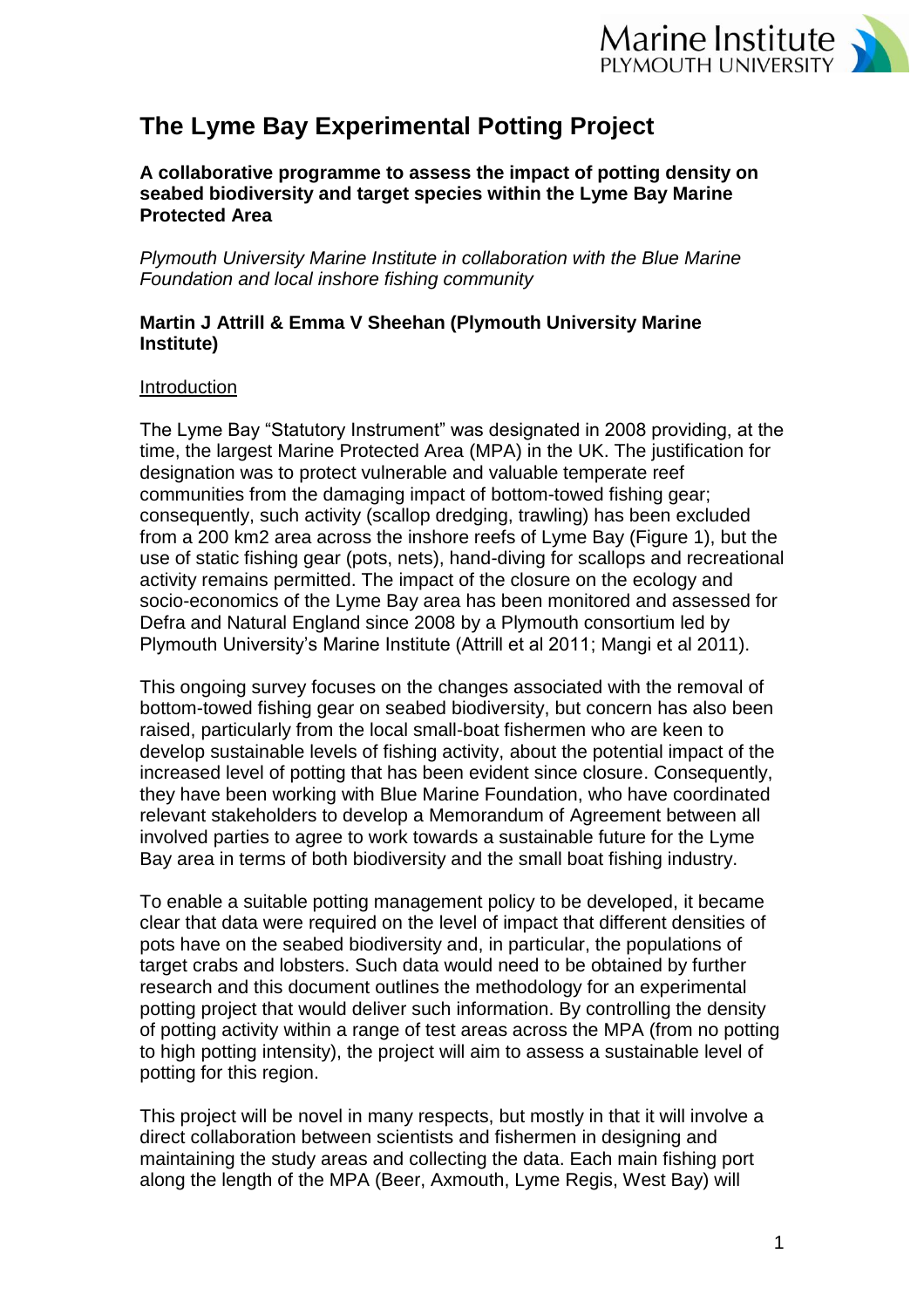

have ownership over an area of experimental treatments that the fisherman will help designate and maintain in terms of controlled level of potting activity. The fishermen will also collect some of the experimental data through quantitative pot sampling to complement data being collected by scientists from the Marine Institute using remote High Definition video technology.



*Figure 1. Location of the Marine Protected Area in Lyme Bay. Dotted areas are original voluntary exclusion areas to bottom towed fishing gear.*

## **Study Design**

The objective of the study is to designate a set of test areas across the MPA where potting activity can be regulated by the fishing community and samples regularly taken to assess differences between the treatments and whether any spillover is occurring. Each test area will be 500m x 500m and located on mixed ground or rocky reef for comparability. Four types of treatment are planned (Figure 2a): no potting, low density pots, mid-density pots and high density pots, with actual numbers of pots per 500x500 area determined in discussion with fishermen. The four treatments will be replicated four times across the MPA, with a set of treatments located near each local fishing port, giving a total of 16 experimental areas (Figure 2b).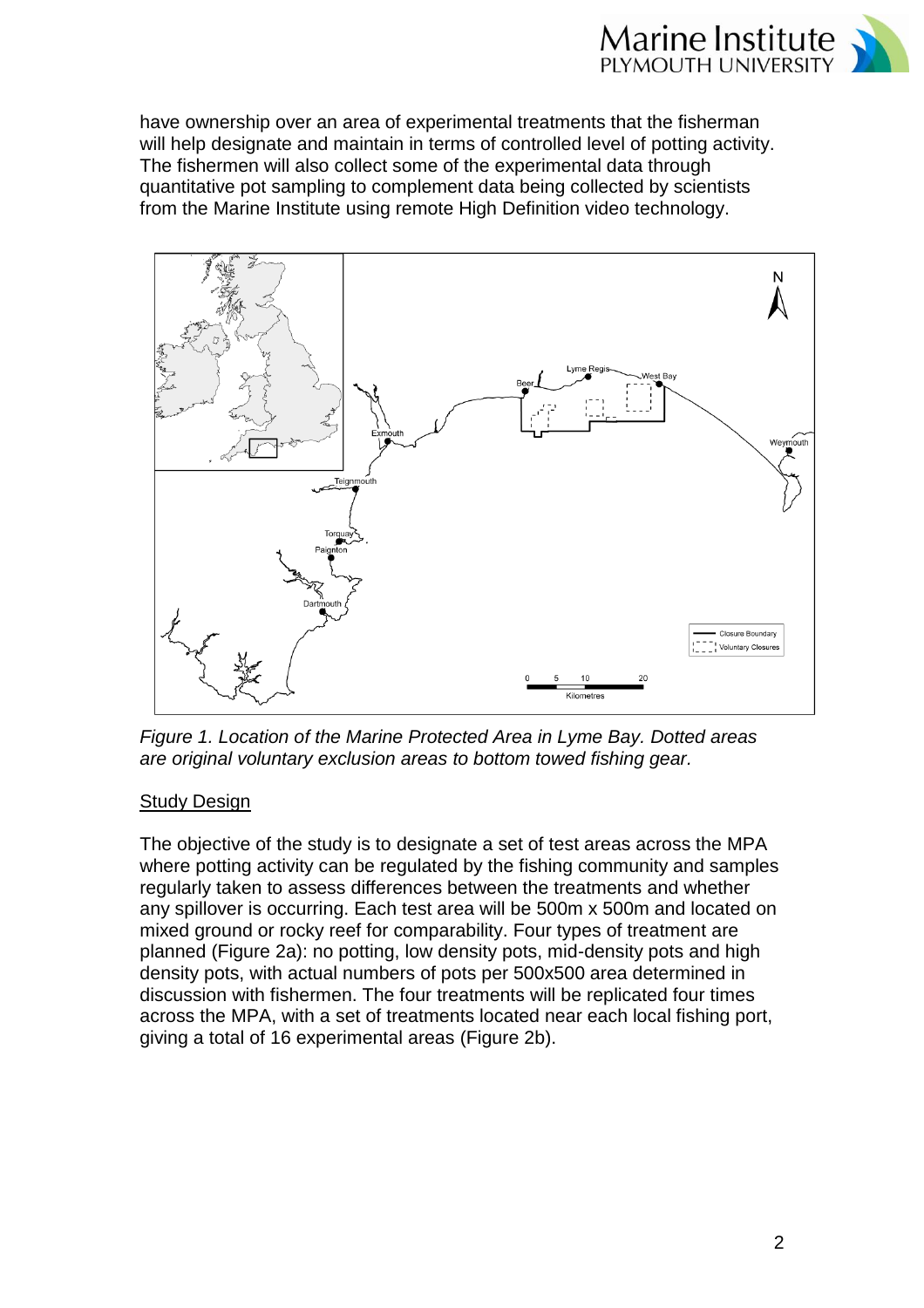



*Figure 2. a. Four experimental potting treatment areas, each 500x500m in size. b. Schematic showing spread of experimental areas across the MPA (areas are not to scale).*

The test areas will be located in areas of similar depth and seabed type to ensure maximum comparability, which will be jointly decided by the fishermen and scientists. The no potting zones may be marked using buoys to aid compliance.

Once designated, agreed levels of commercial potting will be undertaken from within the test areas as part of regular fishing activity. This will be monitored and regulated by the fishermen within each local port. The no potting zones also have the potential to act as lobster refugia, allowing sites for release of stock from hatcheries, return sites for berried females, etc. Such activities can be factored into the data collection to prevent bias, but could allow further engagement of the fishing community and additional potential projects.

## Data Collection

Four types of data will be collected from experimental areas to enable comparisons of the impact of different potting densities. Surveys 1 and 2 will be undertaken by Marine Institute staff, surveys 3 & 4 being undertaken by fishermen with MI data collectors on board. The project will run for 3.5 years to allow 3 full years of samples and to provide enough time for the changes in potting density to take effect.

1. *Towed underwater HD video transects*. Non-destructive high-definition video sampling has been developed by the Marine Institute (Sheehan et al. 2010) and was the major tool for assessing change in the seabed community within the main Lyme Bay monitoring programme. In summary (details in Appendix 1), a flying array consisting of a floating frame, with HD camera equipment that is towed behind a boat. Its position above the seabed is maintained by a drag chain which is the only contact with the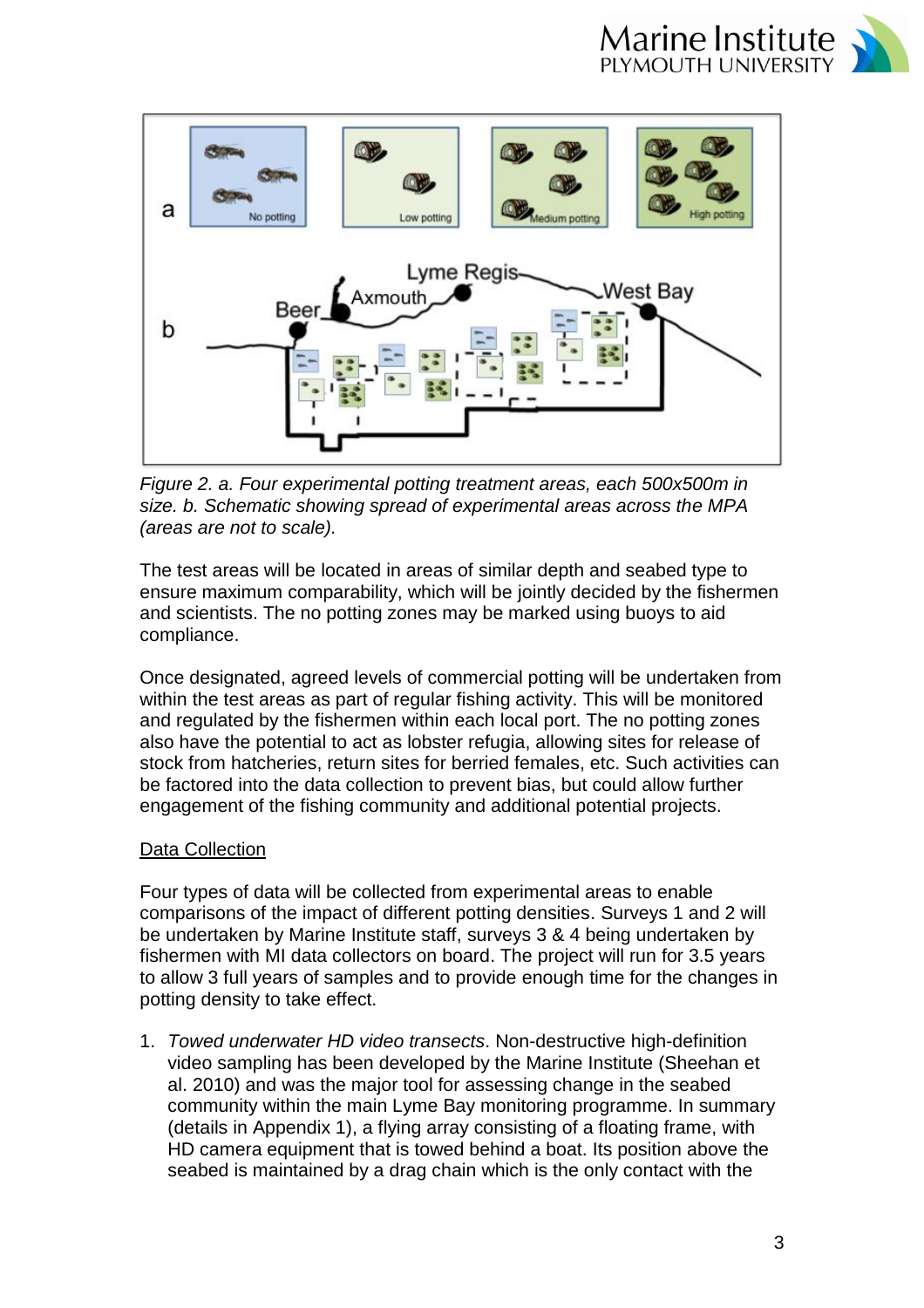

floor, but this enables the array to float over obstacles whilst maintaining a constant height above the seafloor. Three 200 m video transects will be taken within each experimental area giving a record of the organisms living on the seabed. The HD video transects are used to identify, count and measure the organisms living on the seabed including the key species of importance such as pink sea fans. Frame grabs are also randomly taken from each transect to give data on the distribution of smaller species, the HD video providing a resolution suitable for identification. This survey will be undertaken annually in summer.

- 2. *Baited Remote Underwater Video (BRUV) survey.* The video transects are targeted at organisms fixed or settled on the seabed. This methodology is used to obtain quantitative data on the mobile organisms in each experimental area. Here, the HD video cameras are mounted on frames and dropped to the bottom of the sea, with a fixed weight portion of mackerel bait in front of the camera (see Appendix 1). After a settling period, the video is recorded for 30 minutes documenting all species attracted to the bait (e.g. fish, molluscs and crustaceans). Three separate replicate films are recorded at each site, with three sites located within each experimental area. Data on the number of individuals of each species recorded in the films is then extracted, using the maximum number seen at any one time as the key measure to prevent counting the same individuals more than once. This survey will be annual in late spring/summer.
- 3. *Quantitative experimental potting survey.* Data on target species to complement Survey 2 can be obtained using quantitative potting. For this survey, standard sets of pots will be constructed for each of the 4 local ports (e.g. for each port four strings of 10 identical pots to give replication). During the survey each port will sample their experimental areas within the same week using the experimental pots. On day 1 the four strings will be deployed in the first experimental area and left for a suitable length of time (24 or 48 hours soak time depending on pot design used). The pots are then hauled and all organisms caught within the pots identified and measured and released back into the experimental area. The pots are then deployed in the next experimental area until all four areas off each port have been surveyed. Data will be collected on board (MI data recorder present on each boat) and the survey will be completed every season (i.e. every 3 months) to allow for seasonal changes in species abundance.
- 4. *Assessment of potential spillover from control areas.* As well as assessing levels of target (and other) species within the four experimental treatments, data will be collected from a narrow (50 m) zone outside of each treatment area to assess whether there is any overspill from the areas where there is no use of static gear. The survey design and methodology will be identical to the experimental potting trial in Survey 3, using four replicate strings of 10 pots deployed along the sides of the experimental areas within 50 m of the area edge (Figure 3). Results will be tested between the four treatments as for all three other surveys,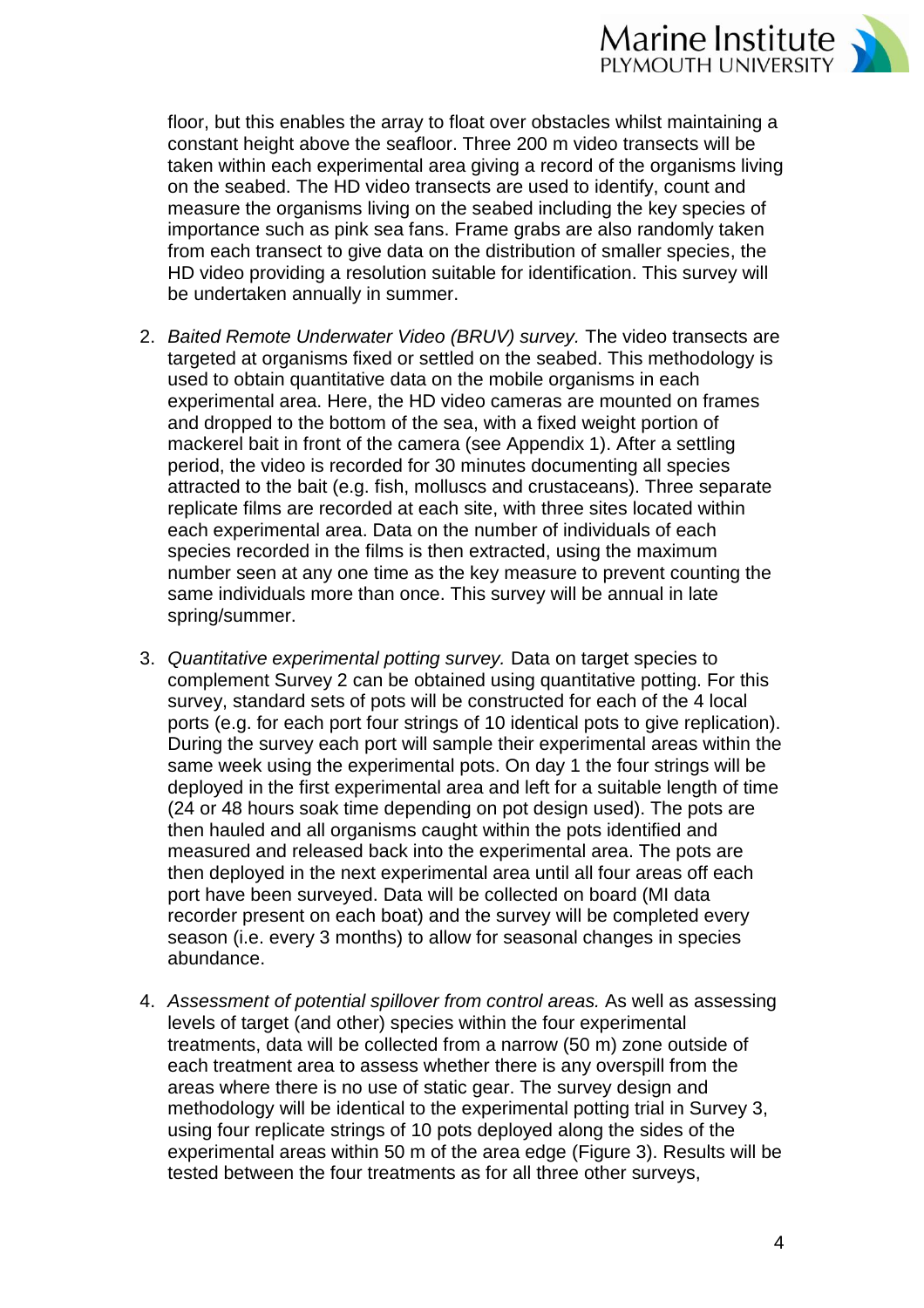

assessing whether there is any significant difference in catches from the experimental pots between control and actively fished treatments. If spillover is occurring, it would be expected that with time control samples will have higher catches than other treatments.

This experiment is potentially compromised by an elevated fishing effort targeted at "fishing the line" around the control no-potting areas, which would remove any potential spillover catch. It is therefore important for the fishermen to prevent any particular concentration of effort in these areas. This can be partially mitigated by a second aspect of this study where fishermen log their catches with accurate positions and thus these data can be utilised to investigate any changes in commercial catches over time, particular close to the experimental areas.



*Figure 3. Design of Survey 4 to assess any spillover occurring from the No potting control areas (one set of treatments illustrated). A 50 m zone will be surveyed using experimental potting within the zone around each treatment* 

## Data analysis and outcomes

The aim of the data analysis will be to determine if there is any difference in the variables recorded between treatments and whether this changes over time. Consequently data analysis can be undertaken on an annual basis to give regular reports on the results of the three surveys, although the final outcome will be after the third year. Data analysis techniques will use the most up to date and suitable methods for assessing significance of differences (e.g. ANOVA, PERMANOVA and other multivariate methods within the PRIMER package), with all results provided in both academic outputs and reports designed for a general audience. Full details of experimental design and statistical framework can be provided if required.

#### Resources required

This novel collaborative project will be based around a PhD student to give a single full time position dedicated to the project for 3.5 years that can interact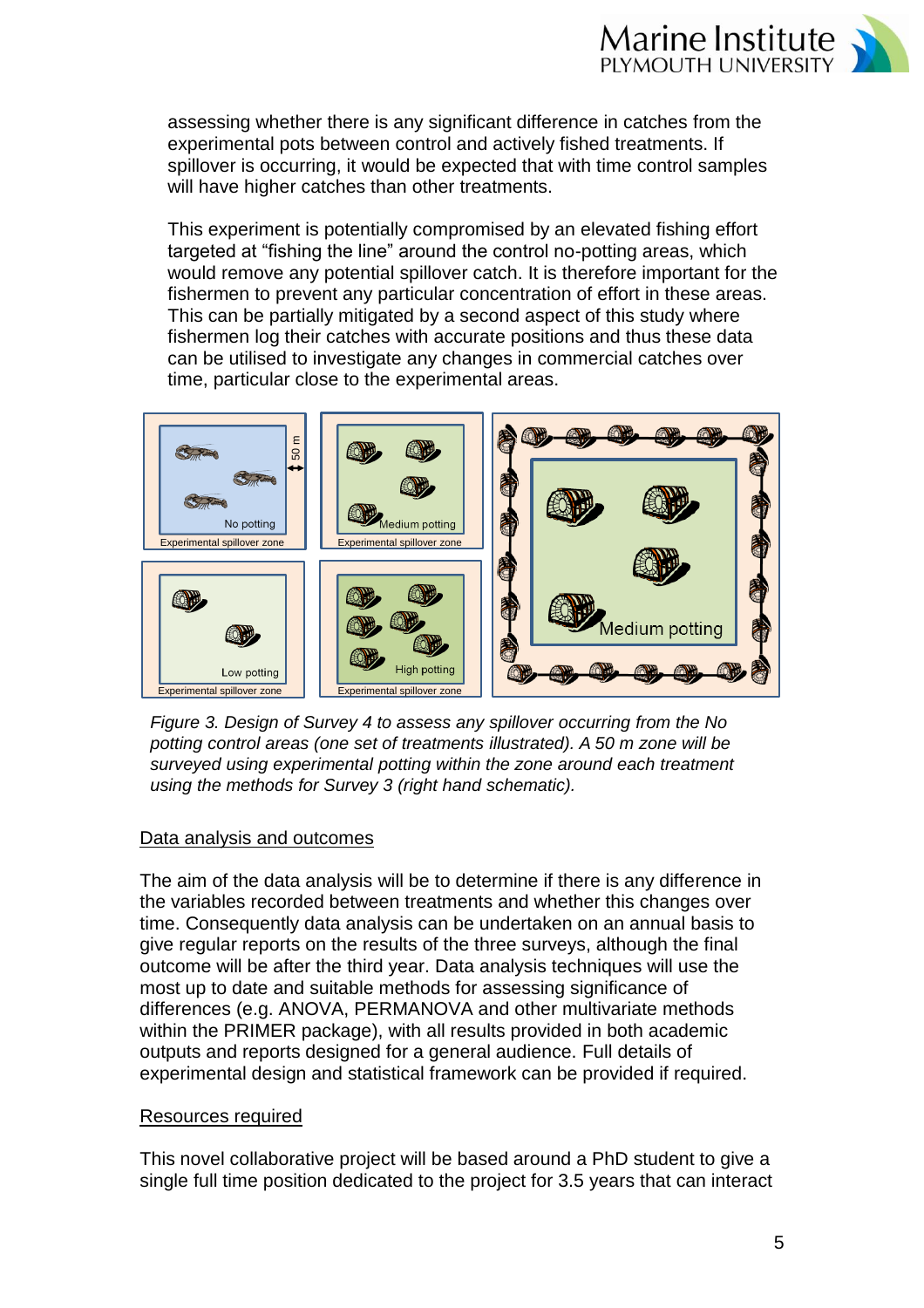

and work with all stakeholders within the programme. They will be responsible for the coordination of all surveys and the actual undertaking of surveys 1 and 2. They also have the opportunity to develop further projects with existing or new project partners as the project evolves and, with the other key members of the MI team, be in regular contact with other members of the Blue Marine Foundation's steering group.

In addition to the PhD student (which includes fees for supervision time, etc.), there will be further resources, including: staff time for other lead researchers from the MI to contribute to the project beyond supervision; hire of boat time for video transect and BRUV work; hire of video sampling equipment; consumables and small equipment; travel and subsistence for survey teams; new sets of experimental pots; use of fisherman time to sample survey 3.

## Appendix 1

### *Video sampling methodology as defined in Attrill et al. 2011.*

To remotely sample the reef epibenthic fauna we employed two methods using High Definition (HD) video. The HD video system included a camera (Surveyor- HD-J12 colour zoom titanium camera, 6000 m depth rated, 1080i/720p), LED lights (Bowtech Products limited, LED-1600-13, 1600 Lumen underwater LED), two laser pointers (Apinex.com Inc. BALP-LG05- B105 Green laser pointer for scuba diving) and a mini CTD profiler (Valeport Ltd). The umbilical was connected topside to a Bowtech System power supply/control unit allowing control of the camera, focus, zoom and aperture, and intensity of the lights. Firstly, a towed flying array was developed to fly the camera over the seabed to sample sessile and sedentary taxa, ensuring sampling was relatively non- destructive and allowing us to sample a variety of habitats without snagging on rocky ledges or boulders (Sheehan *et al.*, 2010). Secondly, we deployed the camera on a baited, static frame to sample reef-associated nekton and mobile benthic fauna. These taxa typically take refuge under rocks and would therefore be missed using the towed array. Using the static frame and bait attracts these organisms into the field of view.

The methods for the towed and baited video are set out below; however, please refer to Sheehan *et al*. (2010) for detailed information regarding equipment and sampling method. All fieldwork was carried out from the vessel "Miss Pattie", a 10 m traditional displacement trawler.

#### **Towed video**

Underwater HD videography was used due to its suitability as a cost-effective method of rapidly surveying large areas (e.g. Stevens and Connolly 2005). This very low-impact sampling method is necessary to avoid confounding assessments of change over time by impacts associated with the sampling equipment and is applicable to areas of high conservation importance.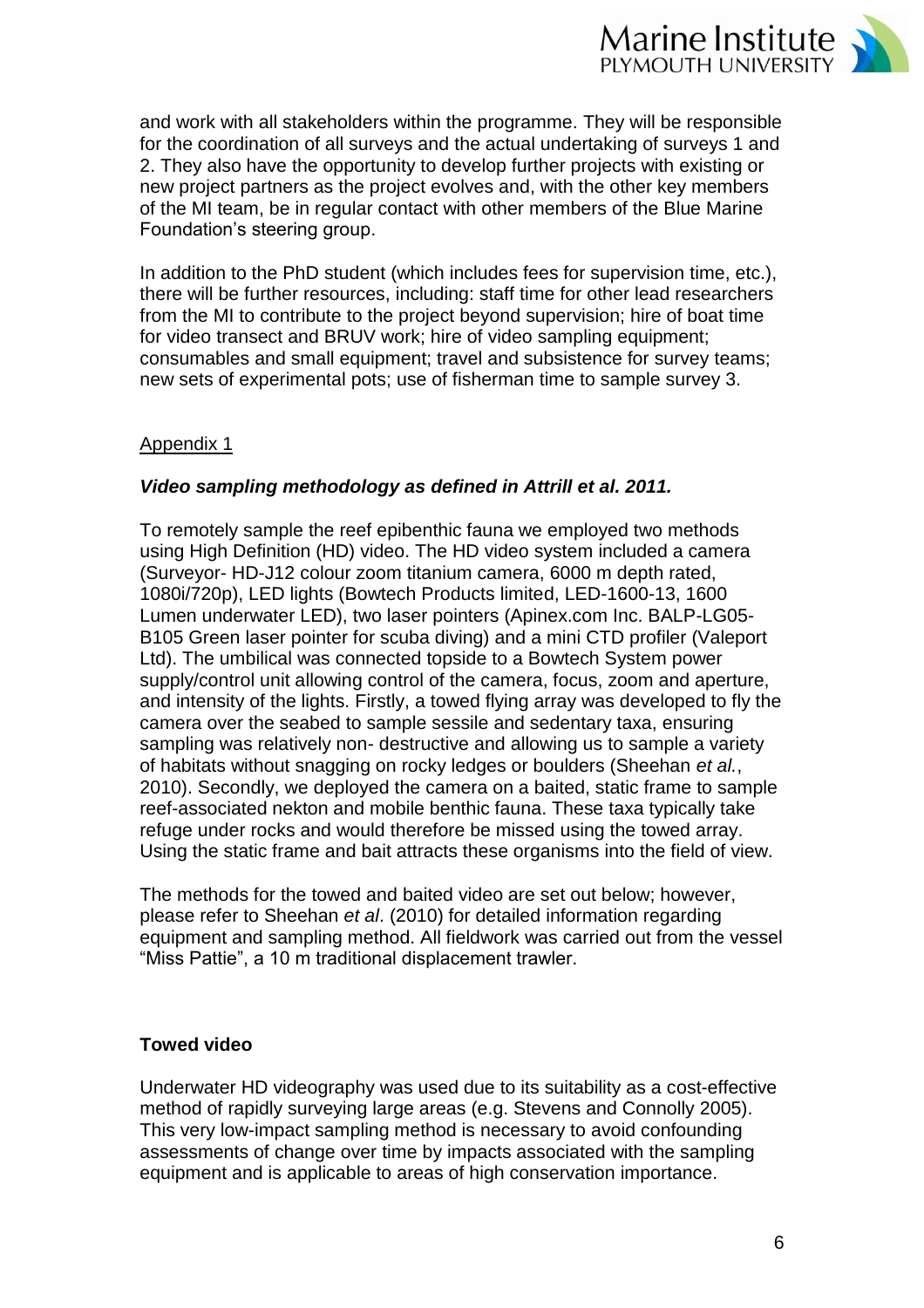



**Figure A1: Flying array used for the towed video survey. a = high definition video camera, b = LED lights, c = lasers**

The camera was positioned at a 45° angle to the seabed, and three artificial light sources were fixed to the array in front of the camera to provide improved image definition and colour. Two lasers were mounted to display a pair of dots within the video image at a fixed distance apart (50 cm), allowing calibration of the field of view (Figure A1).

### **Remote Baited Underwater Video**

To determine whether the closure affected reef-associated nekton species, and mobile benthic fauna, Remote Baited Underwater Video (RBUV) was undertaken. Methods were based on a pilot program completed in 2008 (Hately-Broad *unpubl*.).

The HD video camera used on the towed flying array was attached to a static metal frame that was lowered to the seabed. Fresh mackerel (100 g) was used to bait each replicate sample and was held within a wire cage attached to a pole extending outward from the camera's field of view (Figure A2). The bait was replenished at the start of each sample.

The boat was anchored at each site, and 3 replicate 15 minute camera deployments were made from 3 points on the boat (bow, side starboard stern and port stern) to maximise the distance between replicates.